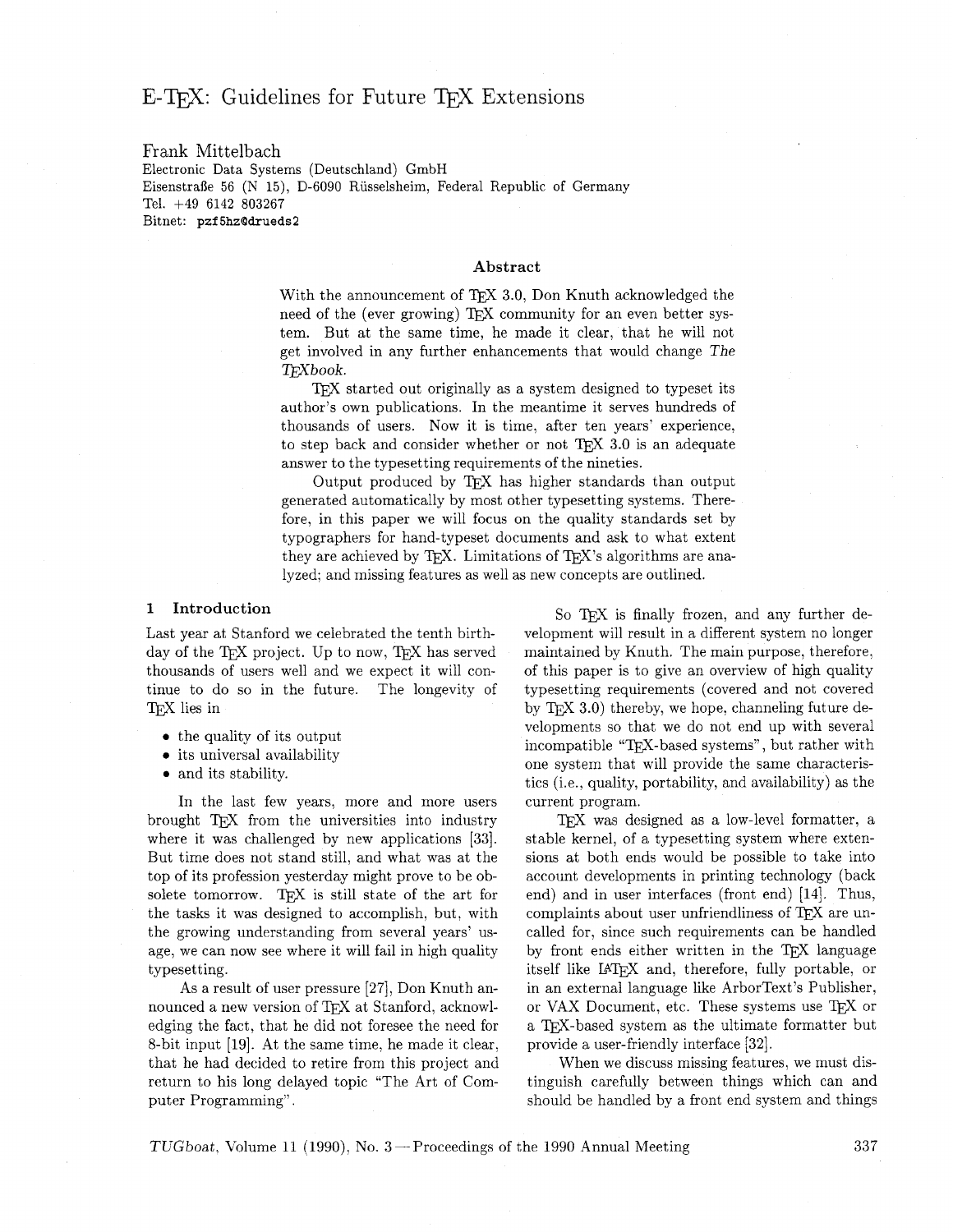## Frank Mittelbach

that are truly tasks for a formatter and cannot be handled in T $\cancel{F}X$  3.0. In the following sections we analyze features required for high quality typesetting, discussing whether they can be handled by primitives or by a suitable front end. or both. If they cannot be handled, we attempt to find ways to achieve the desired results. Finally, in section 12, we switch our attention to the concepts of the TFX language itself, outlining some ideas on how a language for a new system could describe the underlying concepts more clearly.

## **2 Line breaking**

 $Tr X$ 's line breaking algorithm is clearly a central part of the T<sub>F</sub>X system. Instead of breaking a paragraph line by line, the algorithm regards paragraphs as a unit and searches for an 'optimal solution' based on the current values of several parameters. Consequently. a comparison of results produced by TFX and other systems will normally favour  $TFX's$ met hods.

Such an approach, however. has its drawbacks, especially in situations requiring more than block style text of a fixed width. The final line breaks are determined at a time when information about the content of the current line has been lost (at least for the eyes of  $TFX$ , i.e., its own macro language), so that TFX provides no sort of post-processing of the final lines based on their content.

Furthermore, there is no way to influence the paragraph shape with regard to the current position on the page, since this information is not known a *priorz.* See section 4 for further discussion of this topic.

The use of only four categories (tight, decent. loose, very loose) to distinguish different gluesettings in adjacent lines seems somewhat inadequate. The number of categories should be increased. In addition. a more global approach (even beyond paragraph borders in certain circumstances), taking the overall variation of glue-setting into account might produce better results.

## **2.1 Line breaking parameters**

While the algorithm provides a variety of parameters to influence layout, some important ones for quality typesetting are missing. There is no way to deal with vertical stripes produced by interword gaps falling into the same vertical position. A similar problem involves identical words one above the other, especially at the beginning of a new line. Both problems are distracting to the eyes of the reader and will destroy any effort to produce a beautifully broken paragraph. A good example is shown at the beginning of the third paragraph of section 4 where " $\ldots$  breaking algorithm  $\ldots$ " is repeated on two lines.

Another aspect of fine print is the assurance that the last line of a paragraph will not be too short. This is especially important in layouts which use paragraph indentation, where an undesired gap would be produced if the last line of one paragraph is shorter than the indentation of the next<br>paragraph. Unknown to most TEX users, this can be prevented by a special setting of  $T_F X$ 's line breaking parameters as shown in example I in section 14. While other parts of this paper use this setting, this paragraph shows the undesired effect.

Hyphenation of consecutive lines is handled for up to two lines **(\doublehyphendemerits),**  but there is no possibility of avoiding paragraphs like the current one and the next one, in certain circumstances. As one can easily observe. the number of hyphens in these paragraphs is artificially forced by setting some of T<sub>F</sub>X's line breaking parameters to unusual values. But in non-English languages (with longer word lengths on the average). such situations present reallife problems.

Another problem is the discrepancy between the first and later lines of a paragraph, produced by the implementation of the paragraph indentation. This is especially crucial in layouts with zero indentation, because space at the beginning of the first line (for example, from \mathsurround) will not vanish into the margin because of the implicit \hbox representing the indentation (even if not visibly present), while such space will be removed at the beginning of later lines. This will result in strange starting gaps.

## **3 Spacing**

When block text is to be produced, it is necessary to change the interword or the intercharacter spacing, or both. Since variable intercharacter spacing is frowned upon by the experts (except in rare circumstances), a line breaking algorithm has to stretch or shrink the interword space starting from an optimal value given by the font designer until the final word positions are determined. Again, TFX has a well designed algorithm to take such stretchability into account. Additionally, each character has a so called \spacefactor assigned to it which will influence a following space, so that it is possible to enlarge or reduce the interword space after certain characters. As an example, compare the spacing after punctuation characters in this paragraph with other paragraphs.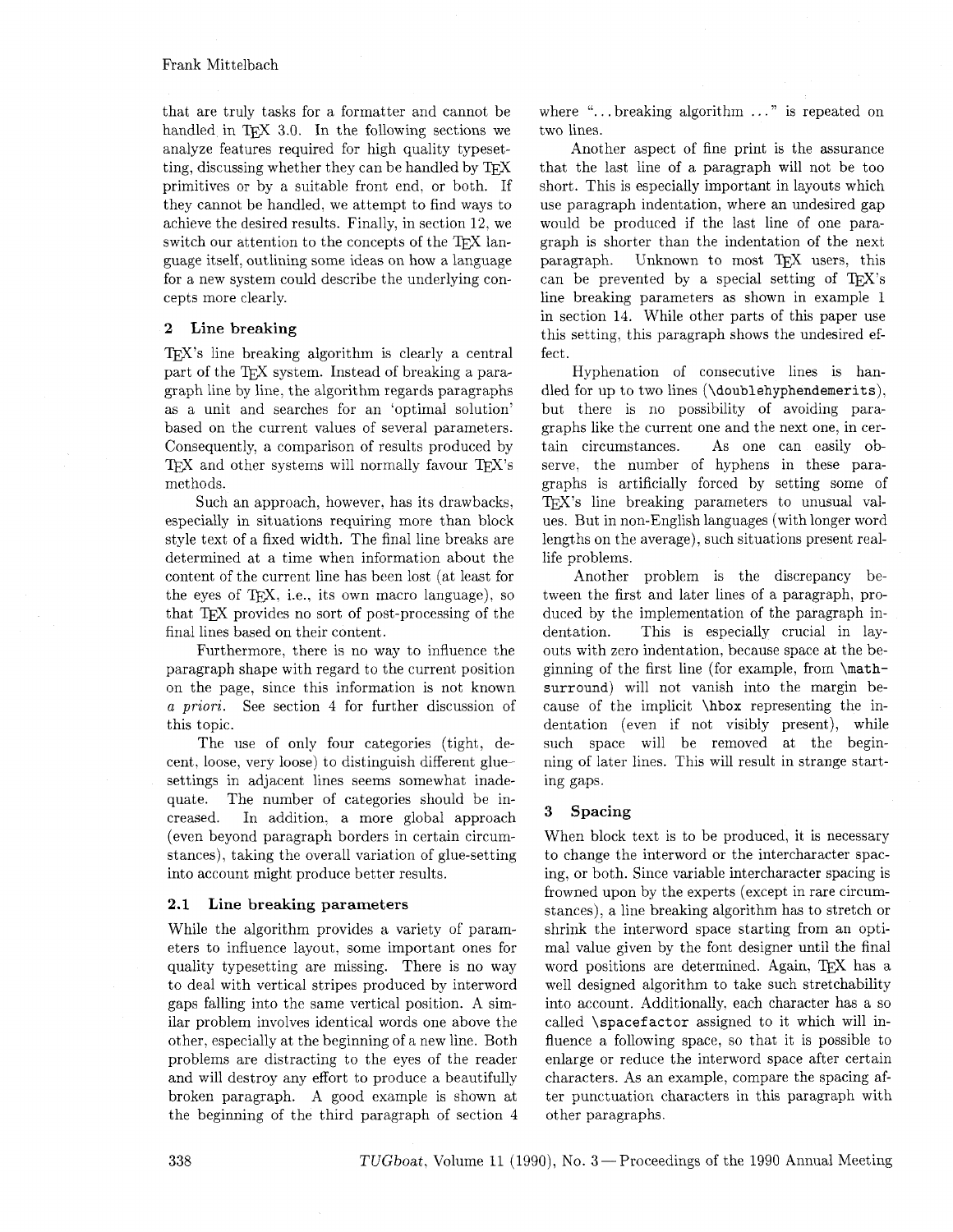<sup>2</sup>6 75 **3 4** 1 Das Aus kam in der letzten Runde, wobei Das Aus kam in der letzten Runde, wobei Das Aus kam in der letzten Runde, wobei Das Aus kam in der letzten Runde, wobei  $\mathrm{Das}$  Aus kam in der letzten Runde, wobe $\mathrm{i}$  $\mathrm{Das}\,\mathrm{Aus}\,\mathrm{kam}$  in der letzten Runde, wobei  $\mathrm{Das}\: \mathrm{Aus}\: \mathrm{kam}\: \mathrm{in}\: \mathrm{det}$ zten  $\mathrm{Run} \mathrm{de}, \mathrm{wob} \mathrm{ei}$ 

## **Figure 1:** Interword spacing

The interword spaces are numbered in a way so that higher numbers denote spaces which should shrink less using the rules given by Siemoneit 1281. The last line shows the resulting overfull box which would be produced by standard T<sub>E</sub>X in this situation.

There is no provision, however, for influencing the interword gaps in relation to the current characters on both word boundaries. If it is necessary to shrink a given line, not all gaps should shrink by the same amount. Instead, it is best to shrink more after a comma, for example, than between 'then it' because of the different shape of the characters. There is no way to achieve such fine tuning in TFX except by manually adding **\hskip** in lines, which is intolerable. An example of this approach is shown in figure 1. Such a mechanism is clearly font dependent, and an implementation would, therefore. change both  $TFX$  and METAFONT, since the best place to store this information is in the **TFM** file. But even tables similar to \sf code (fixed by the format or a macro) would be a big improvement, since most fonts in use tend to have similar shapes.

In T<sub>F</sub>X's concept for glue-setting an important distinction is made between stretchable and shrinkable glue: while the latter is only allowed to shrink to a fixed minimum (i.e., the natural width minus the shrink component), any given amount of stretchable glue is automatically allowed to stretch arbitrarily far.<sup>1</sup> The reason for this behavior is that it allows the line breaking algorithm to achieve 'emergency results' if no suitable line breaks are otherwise found. But this is undesirable in most circumstances, so that either the stretching should be bounded similarly to shrinking in all cases (resulting in some changes to the line and page breaking algorithms), or another class of glue should be added, for which the amount of stretching can be determined individually.

Don Knuth [18, pp. 394-395] gives an example of how to achieve hanging punctuation (together with special fonts, as he noted). Since this, too, is a sign of good quality typesetting, it is questionable whether such a scheme (that will make the ligature mechanism partly unusable, along with other side effects) is advisable or whether this should be a direct feature of a future program.2

## **4 Page breaking**

A major problem with  $T_{F}X$  is its page breaking algorithm. Page breaking is handled asynchronously by moving things at certain times from the list of recent contributions onto the "current page" until this list is filled with more items than will fit on the page in final form. The final page break is chosen by weighing badness (how full the page is if we break here) and penalties (how expensive it is to break here). Such penalties will be placed after some of the lines either by the line break algorithm or during macro expansion.

But good page layout usually requires taking pairs of facing pages into account **as** they will be seen by the reader. This is in itself not a real restriction, because one can view a double page as a huge case of two-column format, provided, of course, that both pages can be held simultaneously in memory. But, unfortunately, none of  $TFX$ 's internal mechanisms can handle multi-column layout properly, so that such an approach has to avoid all internal features for page breaking like \insert, etc. Good examples that also show the limitations of  $T_{F}X$  in this regard are the output routine of  $IATFX$  [22] and implementations of multi-column layout  $[4, 24]$ , all bordering on the impossible.

But, even more important, the line breaking algorithm in conjunction with the page breaking algorithm pose unsolvable problems. When the final page break is chosen by TEX, all paragraphs which were once candidates for the current page are already divided up by the line breaking alogrithm, and this division cannot be undone for text carried over to the next page, since some of the necessary information (space at the line breaks, for example) is lost. This makes it impossible to change the page layout at a fixed place, e.g., at the top of a new page, to leave room for a small figure surrounded by text. Only in very restricted circumstances can a solution can be found inside  $TFX$  [9], but documents of moderate complexity cannot be handled this way. A general solution to this problem can be included in the current TFX in an upward compatible manner. **A** prototype was designed at the University of Mainz shortly after the conference at Stanford [25].

1 Under normal circumstances, however, this is prevented by the badness function.

**2** Starting with the next section, this article uses hanging punctuation. The change in quality is clearly visible although improvement is still possible by making subtle adjustments to all characters (e.g., move the 'r' a tiny bit out, etc.) to reach a perfect alignment.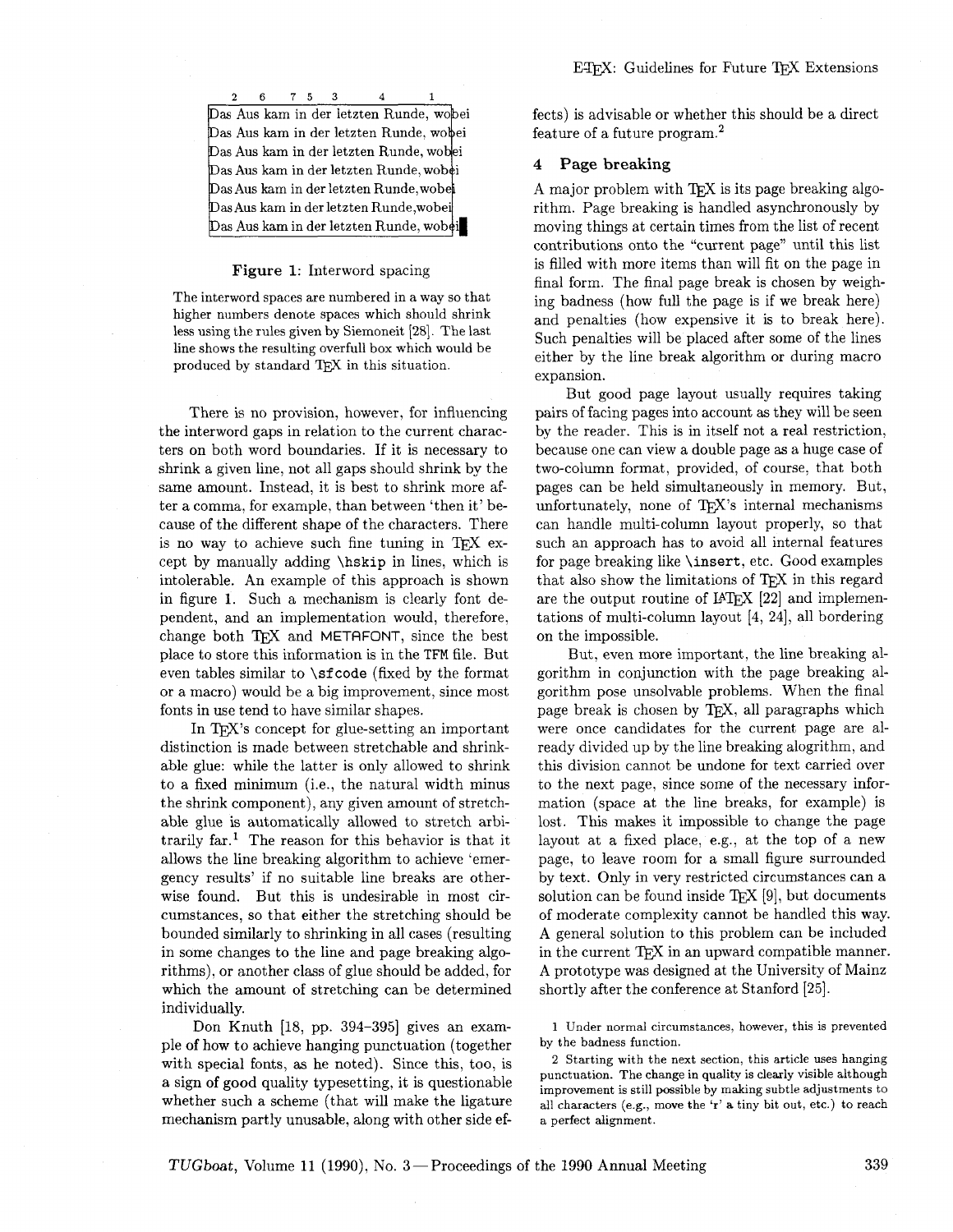It is an open question whether we should follow  $Tr X$ 's page breaking algorithm at all, since it was stopped short because of the space and time constraints of the computers available at the time of its development. In his PhD thesis [26], M. Plass considered several global optimization strategies, using a two pass system. His results open a wide field for future research work. Some of his ideas seem to be used in the Type & Set system [3].

The main contribution of TFX82 to computer based typesetting was the step taken from a line-byline paragraph breaking algorithm to a global optimizing algorithm.<sup>3</sup> The main goal for a future system should be to solve the similar, but more complex, problem of global page breaking.

## 5 Page Layout

For the tasks of page makeup, TFX provides the concept of output routines together with insertions and marks. The concepts of insertions and marks are tailored to the needs of a relatively simple page layout model involving only one column output, footnotes, and at the most simple figures once in a while.<sup>4</sup>

The mark mechanism provides some information about certain objects and their relative order on the current page, or more specifically, information about the first and last of these objects on the current page and about the last of these objects on any of the preceding pages. Such information is necessary to construct certain kinds of running heads, e.g., one with the name of the current chapter or with information about the first and last word explained on the page, etc.

This is a global mechanism, however, so that only one class of objects can take advantage of the whole mechanism. If more than one class is implemented, some of the features of the mechanism are lost within one class.<sup>5</sup> As a consequence of this deficiency, one should extend the mark mechanism to a system of independent marks which can be allocated separately by a macro package.

The insertion mechanism seems to be derived from 'footnote applications', and later extended to allow for some simple kinds of floating insertions.<sup>6</sup> But placement of floating objects needs more than simply storing them in a huge box which is split at a certain point when the output routine is called. Floats are accompanied by captions and the like, which require differing treatment depending on their final placement on the page. Floats may vary in width even if they belong to the same class. On the other hand, deferred floats in one class may influence or even prohibit the placement of floats in other classes.

Some classes of insertions, like marginal notes.

cannot be handled by the primitives at all. To provide such features IATFX, for example, defines its own memory management for floating objects. Naturally, such a mechanism is slow and space consuming. Additionally, the quality of page breaks is further reduced because it is difficult to maintain, for free, all the information provided by the insertion concept.

Another problem is the design decision that the page breaking mechanism is, at least in its crucial parts, available only in outer vertical mode; thus, for example, space for insertions is not taken into account when splitting a \vbox.

For a designer, TEX's model of interline glue determination is very unfamiliar because it does not allow specification of baseline to baseline spacing in a page-spec without using lengthy and complicated internal computations (see figure 2 on the next page). This also means that it is nearly impossible to implement grid-oriented specs, i.e., where (nearly) all baselines fall into predetermined positions. This article uses a grid-oriented spec (which was partly handprepared) to show this aspect of high quality typesetting. Details are given in example **3.** 

The design of suitable primitives for this complex must go hand in hand with a new algorithm for page breaking. comprising probably the most drastic changes to the TEX system.

## **6** Penalties – measurement for decisions

Line and page breaks in TEX are determined chiefly by weighing the "badness" of the resulting output<sup>7</sup> and the penalty for breaking at the current point. Such penalties are either inserted directly by the user (during macro expansion) or added later by certain TFX formatting routines.

The main problem posed by the implicit penalties is that they cannot be removed. If, for example,

4 The term 'one column output' means that all text is assembled using the same line width. Problems with variable line width are discussed in section 4. Of course, this already covers a wide range of possible multi-column layouts, e.g., the footnote handling in this article. But a similar range of interesting layouts is not definable in TEX's box-glue-penalty model.

5 The IATFX implementation provides an extended mark mechanism with two kinds of independent marks with the result that one always behaves like a **\f** irstmark and the other like a \botmark. The information contained in the primitive \topmark is lost.

6 This is only a guess from studying [17].

7 This is in some sense a measure of the difference between the optimal and actual amount of white space on the line or page in question.

**<sup>3</sup>** It should be noted that a similar algorithm was developed independently by J. Achugbue **[2].** A comparison might lead to further enhancements.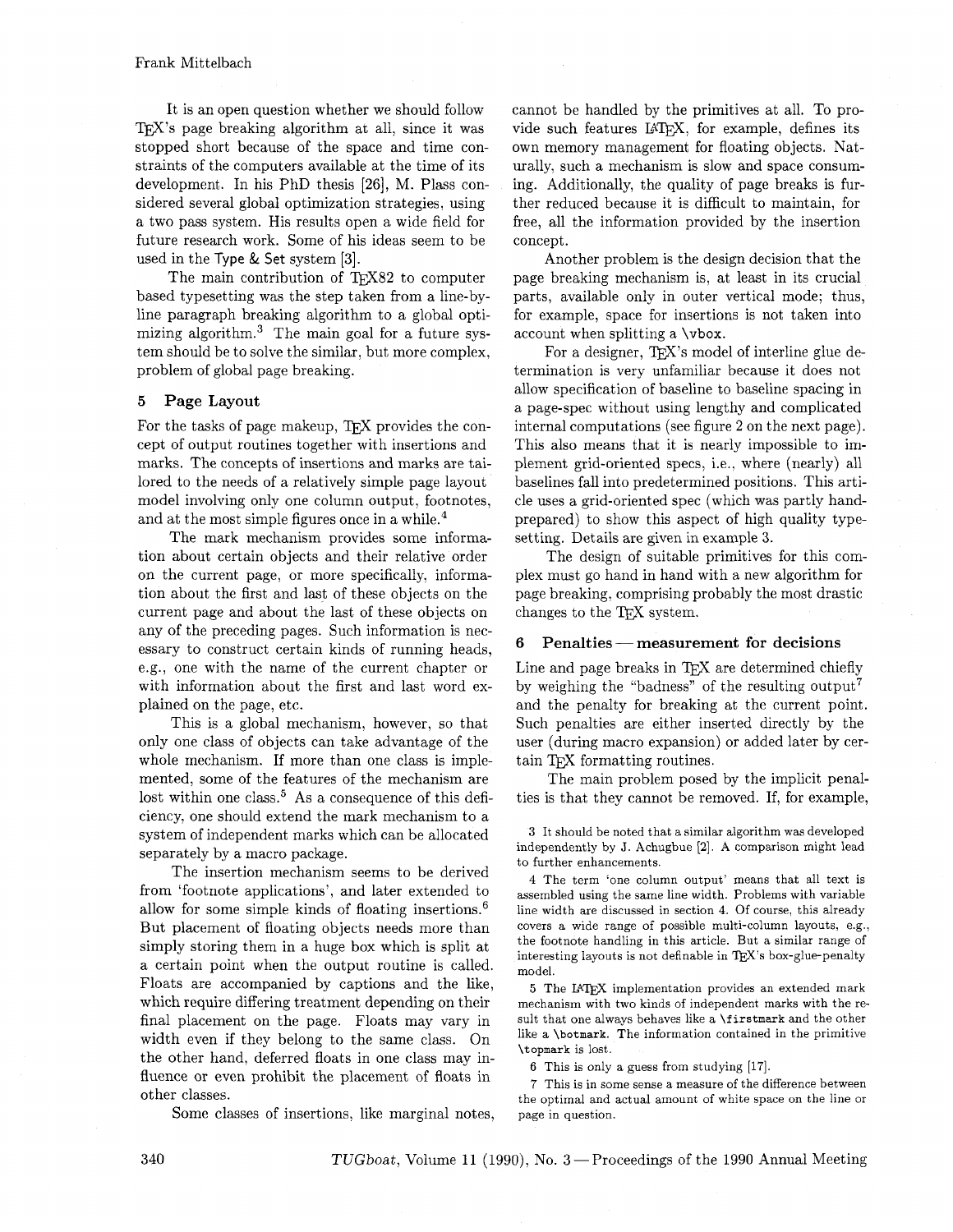



**Figure** 2: Baseline to baseline spacing

To implement a baseline to baseline dimension. for example between a paragraph and a heading (denoted by the question mark), the value for **\parskip** has to be determined depending on the **\baselineskip** of the second paragraph. Unfortunately the value of **\baselineskip** used will be the one current at the end of the second paragraph while the **\parskip** has to be computed at its beginning.

the line breaking algorithm decides to put a penalty after a line (e.g., from \widowpenalty), there is no way to prohibit a page break at this place via macro expansion except, of course, by setting the penalty in question to infinity. This is the result of  $T_F X$ 's algorithm that consecutive penalties  $p_1$  and  $p_2$  behave like  $p_3 := \min(p_1, p_2)$ .

Local changes to the offending penalty parameters are error prone and time consuming, since after each change the following page breaks might fall in different places. Additionally, future editions of the document are made more difficult because every correction of this sort might produce undesired results after a single change.

If we think in terms of the current  $TrX$  (i.e., assuming all major algorithms are unchanged), it would be better to adopt a different strategy in the case of consecutive penalties, either  $p_3 :=$  $\max(p_1, p_2)$  or  $p_3 := \frac{1}{2}(p_1 + p_2)$ . For both functions, the boundary cases  $p_i = \pm \infty$  would need special care. Breaking the chain of penalties could be performed as usual by grouping or **\kernopt** or similar procedures as is already done with ligatures, etc.

As we mentioned, this is a solution within the framework of TEX82. If a totally different algorithm for page breaking is designed, the concepts of local penalties should be reconsidered, too, and probably be replaced by a different strategy.

## **7 Hyphenation**

When typesetting text, especially in narrow columns, hyphenation is often inevitable in order to avoid unreadable, spaced out lines. But readability has many faces; one of the golden

rules says [28] "Avoid more than two hyphenated lines in a row." As we mentioned in section **2,** this cannot be specified in TFX (unless one disables even two consecutive hyphens).

Another problem is hyphenation of words at places which are allowed but which distort the meaning:

| $\operatorname{\rm Stiefel-tern}$ | Stief-eltern   |
|-----------------------------------|----------------|
| ${\rm Spargel\text{-}der}$        | $Spar-gelder8$ |

One should probably always forbid such problematical hyphens by choosing appropriate patterns for Liang's algorithm [23]. But readability is also distorted by the hyphenation of very short syllables which give no or almost no information about the word hyphenated and, therefore, slow down the reading process considerably. With T $\overline{p}X$  3.0 it is now possible to adjust the minimal number of letters to the left and right of a hyphen. This is necessary for many languages which often have long words and, for example, many two-letter syllables like German. But there is no provision for assigning weights to hyphenation points, i.e., it is a simple yes or no situation. One possible solution to this problem would be to add another class of demerits which could be applied via

## users value length of broken part

or a similar function. Of course, one probably has to distinguish between pre-break and post-break text (and/or length) in the formula.

Since the quality of a certain breakpoint also depends on the word (i.e., the meaning of the wordparts), we should consider whether such information could be provided by the hyphenation algorithm itself.

## **8 Box Rotation**

TEX'S concept of document representation is strictly horizontal and left to right oriented. Beside the problem of processing documents containing rightleft or top-down oriented languages (which can be handled to some extent by special versions of TEX [21]), this also poses unnecessary restrictions in standard applications. Except by using \special (for POSTSCRIPT devices) it is impossible to rotate certain parts of the document. While arbitary rotation is indeed next to impossible for most output devices, rotation by 90' can be handled in a simple manner by rotating the character cells. It should be easy to include some sort of  $\cdot$  rotate primitive to TFX's lan-

8 The meanings of the words are 'step-parents' and 'savings', but the first parts of the words in the left columns mean 'boot' and 'asparagus', respectively.

TUGboat, Volume 11 (1990), No. 3-Proceedings of the 1990 Annual Meeting 341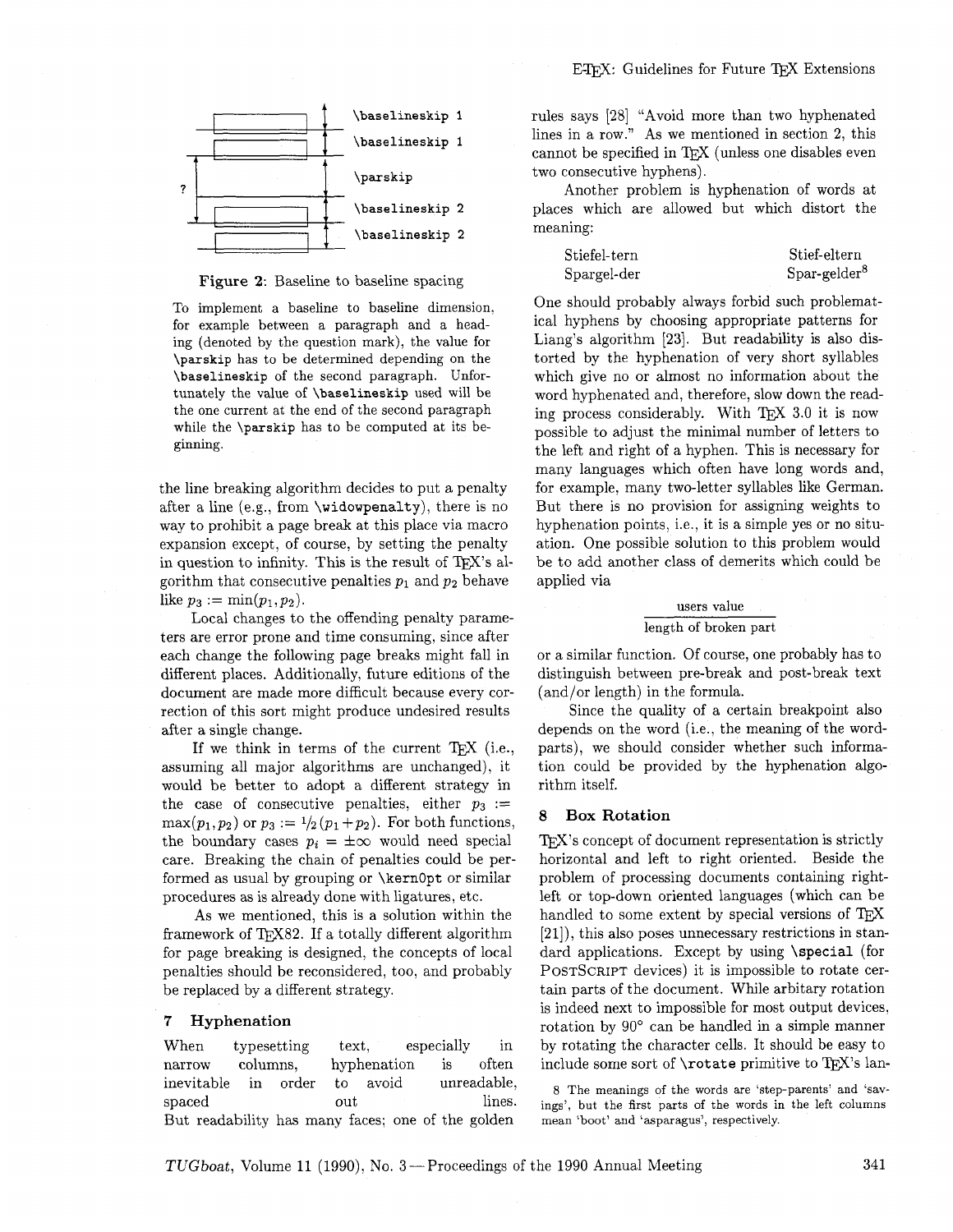guage which would allow rotating hboxes and vboxes by multiples of 90 degrees. $9$  This would allow inclusion for example, of landscape tables, etc., in a document, without the need to use real glue and scissors to add the page number or the running head.

## 9 Font Information

The IS0 Draft Standard [I] contains hundreds of properties describing a font resource. While some of them are accessible through TFX via \fontdimen, the majority are not. It seems advisable to add more of them to the set of TFX's parameters (for example, a recommended \baselineskip), in order to be able to make font family changes in documents more easily.

## 9.1 Virtual Fonts

Use of font families in TFX, which differ in character position, etc., from the defaults in the Computer Modern family, is difficult but can be achieved as proved in several projects [7, **351.** The proposed use of virtual fonts [20] may help to simplify matters in this regard. If it is possible to agree on standards for the position and the method of access for certain accented characters for the most common Latin alphabet languages, it should be possible to typeset multilingual documents (using the new features of  $TFX$  3.0) without introducing unnecessary variants of standard fonts differing only in the availability of certain accented characters as 'real' letters.1° A good survey of accented characters in Latin alphabet languages and a proposal for their access via ligatures is given by Haralambous 181.

## 9.2 Ligatures and Kerns

Unfortunately, ligatures as well as kerns differ from language to language. Take, for example, the 'ffl' ligature which is not used in traditional German documents. On the other hand, such documents contain 'ch', 'ck' and 'ft' ligatures to obtain a better script. The following examples shows the difference:

| Druckschrift Druckschrift (standard) |                                              |
|--------------------------------------|----------------------------------------------|
|                                      | Druckschrift Druckschrift (German ligatures) |

Since these special ligatures do not involve new letter shapes (at least not in most font families) it is possible to achieve the desired results simply with kerning. In the Computer Modern font family [15], both 'ch' and 'ck' are contained in kerning programs, but only for serif fonts. Other font families show similar deficiencies. Thus, for typesetting German documents, one either needs special physical fonts (or at least virtual fonts), or a way to manipulate ligature and kerning programs from within the TFX program. For reasons of portability, a controlled access to the ligature/kerning programs during font loading seems preferable.

## 10 Tables

Well-designed tables are difficult to typeset even for experienced hand composers. TFX's primitives \halip and \valign do a marvellous job in this respect, even in complex situations. There is one important subclass of tables, however, which cannot be handled at all. except with hand tailoring. It is not possible to specify combinations of horizontally and vertically spanned columns, e.g., an open curly brace spanning several rows in one column while the row structure is maintained on both sides.

Another feature often desired is the ability to specify tables spanning several pages. While this is difficult to achieve, since  $TFX$ 's table primitives normally read the whole table before determining the column width, etc., it does not pose unsolvable problems with the advanced features of  $T_{\rm F}X$  3.0.

## 11 Math

Mathematical typesetting is one of T<sub>E</sub>X's major domains where no other automatic typesetting system has been able to catch up. But even in this area several things could be improved.

The source code of  $A_{\mathcal{M}}ST_{\mathcal{E}}X$  [30] shows many interesting examples where Spivak circumvents limitations of T<sub>F</sub>X's formatting rules by introducing complex code to define functions that should perform standard tasks in mathematical typesetting. A detailed analysis of these problems (double accents, under accents, placement of equation numbers, etc.) would easily fill several pages; some comments can be found in Spivak's documentation [29].

While TEX's spacing rules for math are quite good, it seems at least questionable that many of them are hardwired into the program instead of being accessible through parameters. The table for spacing between different math-atoms is probably the most important example of this sort.

Another problematical feature of TEX's math typesetting routines is that sub-formulas are always boxed at natural width even if the top level mathlist is subject to stretching or shrinking. This might produce ugly results in certain circumstances. The concept of boxing sub-formulas has the additional disadvantage that such parts of a formula cannot be broken across lines. Therefore programming constructs like  $\left\{ \cdot \cdot \cdot \right\}$  which automatically de-

9 This would also require changes to the **dvi** language and thus changes in all driver programs.

10 The use of the accent primitive of  $TFX$  is not recommended for standard accents of a language [18, p. **541** since it disables the hyphenation facility.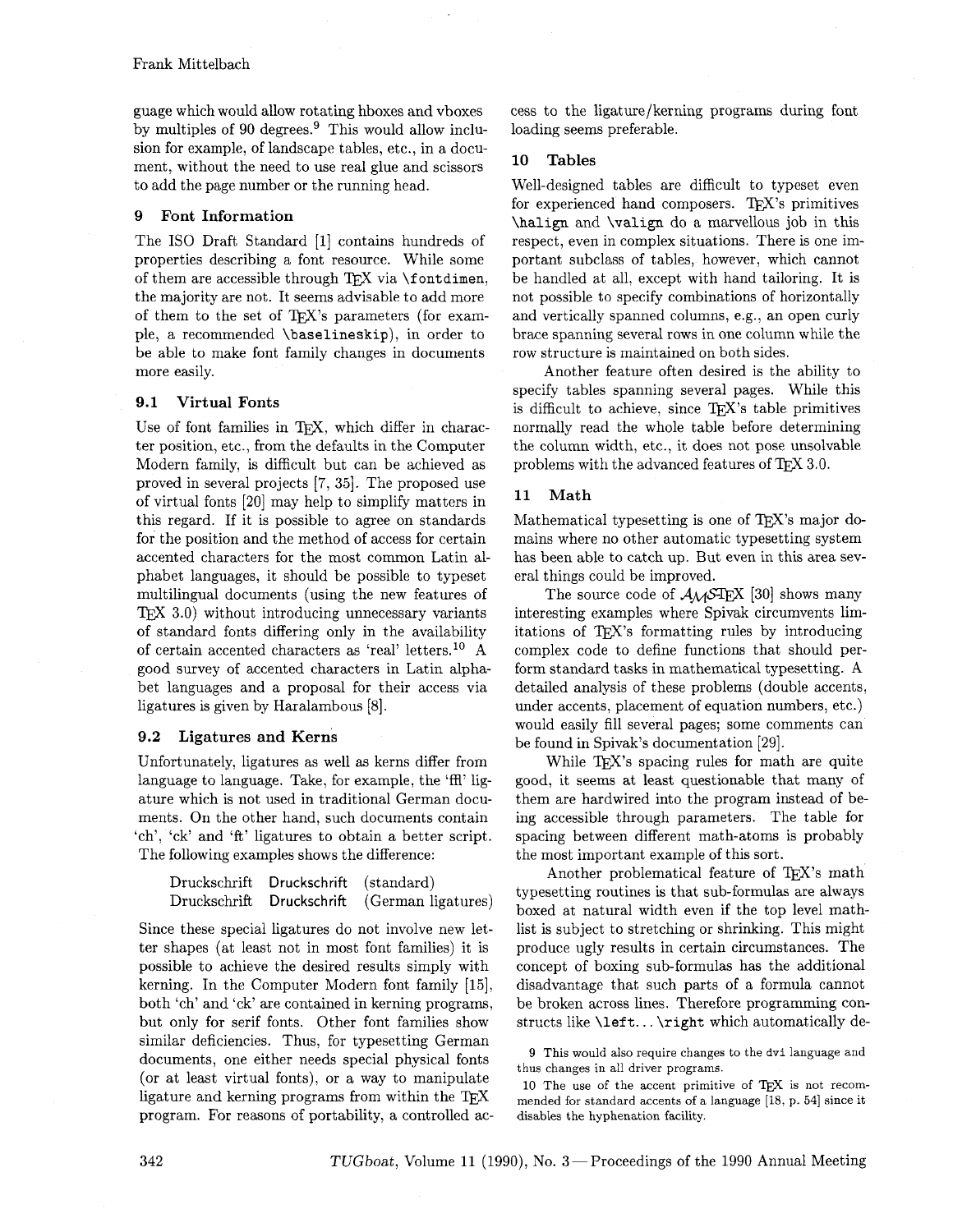termine the height of variably sized delimiters, cannot be used in complex displays.

## 12 T<sub>E</sub>X's language

The language of TFX is divided into two parts which are described as the mouth and the stomach of TFX [18]. This distinction is crucial in many applications since the output produced by  $T_F X$ 's gastronomical routines cannot be fed again into its mouth. i.e., its scanner. Actually, constructed boxes are post-processable to a limited extent (via \lastbox, \unpenalty, etc.) but arbitrary constructions cannot be handled this way because primitives for manipulating things like characters. rules, etc., are missing. In general, this distinction is the reason for many obstacles in TFX-programming, which sometimes prevent any solution at all. A new system should remove this two-class society of internal commands.

Another severe problem of the language is its incompleteness regarding standard programming constructs (such as certain conditionals, an acceptable arithmetic parser, etc.), as well as special constructs suitable for typesetting. To determine, for example, the length of the last line in a paragraph (which is done automatically by TFX when typesetting displays), one has to use a complicated and lengthy computation, as shown in example 2, below. This example also shows one of the inconsistencies of  $T_F X$ 's language: \prevgraf has to be advanced using a scratch register because the direct use of **\advance** is forbidden. Many problems of this sort can be found by looking at appendix  $D$  of the The T $FX$ book [18, pp. 373-401] which is entitled "Dirty Tricks". Actually nine out of ten examples therein are used in the implementation of IAT<sub>F</sub>X  $[22]$ , which shows that these examples are far less exotic than the preface to this appendix suggests. As examples of missing programming constructs, conditionals, such as \ifmathopen, for determining math atoms should be mentioned.

Such problems explain the fact that general application software written in TFX (like  $IATFX$ ) easily takes up more than a third of the available memory without typesetting even a single letter. For better and more stable front ends one needs a language where such tasks can be specified in a more elegant manner.

Some of T $FX$ 's restrictions in the language are due to the representation of dimensions in most TEX installations as 'real numbers', which are machine-dependent.<sup>11</sup> To make TEX nevertheless machine-independent, Knuth tried to prevent machine-dependent results generated in  $T\not\!\!F X$ 's stomach from creeping into parts accessible to the scanner, or to influence internally any decisions about line or page breaks. As a result of this strategy, the use of the code in example 2 together with a finite \parf illskip (as in example I) will nearly always produce the value \maxdimen instead of a decent one.12 For the same reason, Knuth said in a conversation with the author at Stanford that he cannot permit the removal of arbitrary items in a constructed list since this would allow access to floating-point arithmetic. But there exists another way to achieve machine-independence, which would also eliminate the restrictions mentioned, namely to change from floating-point to fixed-point arithmetic<sup>13</sup> which can be done in a straightforward way, as Knuth himself has acknowledged [16, p. 46].

TEX is a macro-language with all the advantages and disadvantages. Anyone who ever wrote<br>a relatively long application in TEX knows that debugging is extremely difficult. Transparent programming, as proposed by the author of TFX  $[10]$ , is next to impossible: it is no problem to write three lines of T<sub>E</sub>X code that cannot be understood even by  $T_{E}X$  perts without a second and third look. But it is much more difficult to write  $T_{E}X$  code that performs a desired function, and is at the same time under TFX perts without a second and third look. But it is a desired function, and is, at the same time, understandable to the average user. The examples given in section 14 are good test cases; they are all straightforward TFX-coding, but their precise meanings are difficult to understand without explanatory text.

Many problems arise from design decisions based on totally different semantic constructs, which have similar or identical syntactical structure. The most important examples are the curly braces and the dollar sign. $14$  The curly braces are used both for delimiting arguments during macro expansion, as well as for the start and end of block structures that define the scope of certain declarations. In math mode they have the additional meaning of delimiting the scope of a sub-formula. Two consecutive dollar signs normally start or end a display formula, but in restricted horizontal mode they simply denote an empty math formula. Such concepts should be unraveled for the sake of clarity.

 $TFX$ 's language is suitable for simple programming jobs. It is like the step taken from machine code (of the formatter) to assembly language. For

12 The reason is given in module 1148 of the TEX program  $[16, p. 470].$ 

13 Perhaps, always using the same floating-point algorithm (either available in the compiler library or simulated by the program) would be even better.

14 To be more exact, the three characters with **\catcode**  one, two, and three.

<sup>11</sup> Actually, this only applies to internal dimensions representing stretching or shrinking of glue, computed kerns for accents, and some others.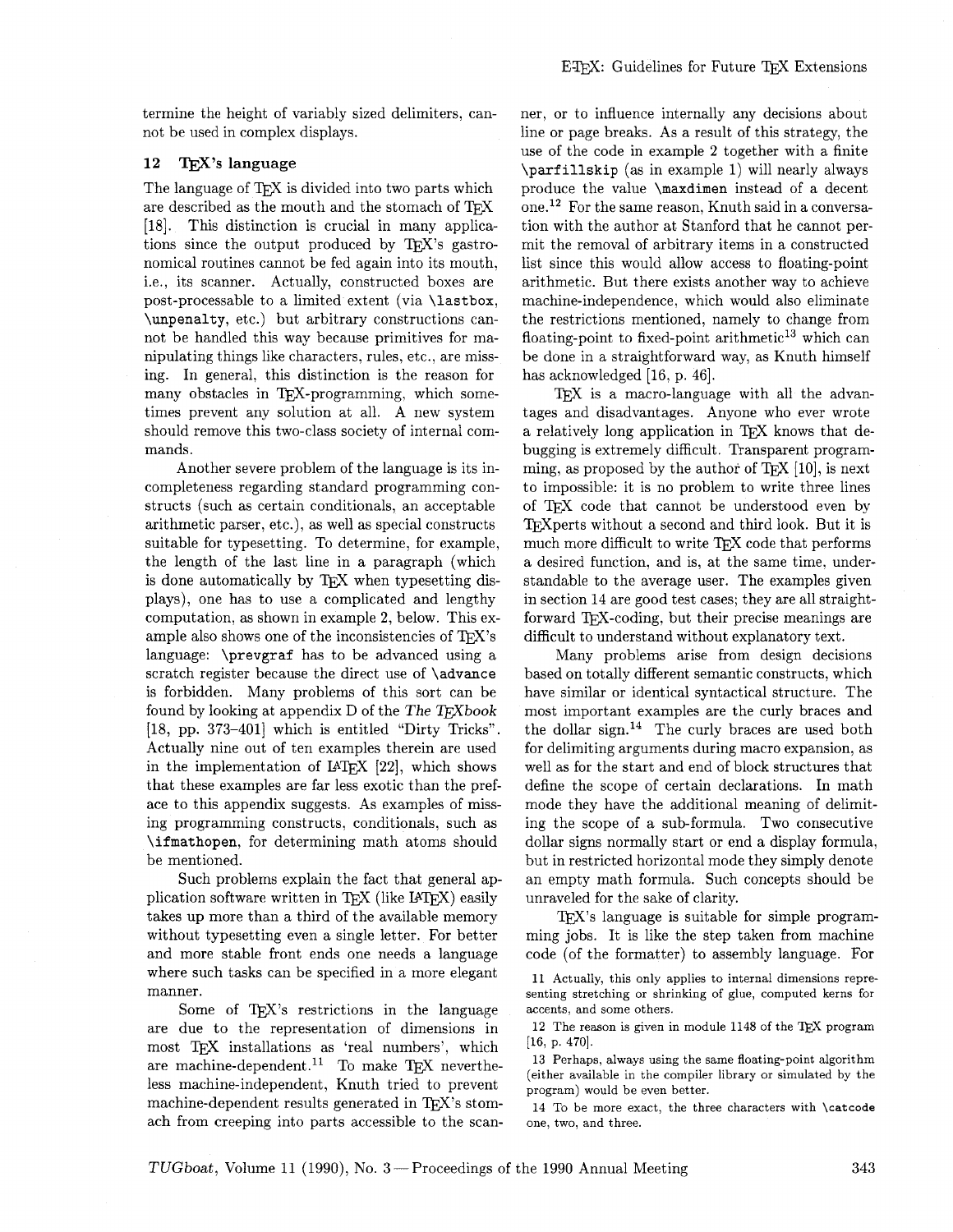complex programing tasks of general application software, especially from the viewpoint of logically tagged documents *[5],* a more powerful language with well-defined concepts for variable-bindings, procedures, etc., is preferable. While this aspect can be achieved in a front end programming language (which compiles into the T<sub>F</sub>X language) it is better to include it, for the sake of portability, in the TFX kernel. In the author's opinion, an ideal language should combine the advantages of procedural languages with the goodies of interpreter features.<sup>15</sup> As a side effect, such a language would be partly compilable.

## **13 Conclusion**

The current T<sub>FX</sub> system is not powerful enough to meet all the challenges of high quality (hand) typesetting. The author shares Knuth's dream of a stable, low-level formatter which is able to produce documents of highest quality. But, unlike Knuth, he views the current T<sub>R</sub>X only as a very good prototype on the way to reach this goal.

As outlined in this paper, many important concepts of high quality typesetting are not supported by TEX 3.0. Further research is necessary to design a typesetting language which can handle these tasks properly.

The TFX user community needs an open mind for new developments that keep the 'TFX-System' the state of art in the field of computer typesetting. As Knuth is no longer involved in research on typography it is important for TUG to find an identity in *supporting* and *maintaining* 'the best typesetting program' and not only promoting the program that Knuth has given to the world. If we don't strike for even further quality our large community might fall back to insignificance.

One important step for TUG would be to initiate and (when advisable) support further research projects which will take up the challenges posed by the Stanford project.

## **14 Examples**

**Example 1** To avoid nearly empty lines at the end of a paragaph, the following code could be used:

**\parfillskip \columnwidth \advance \parfillskip -1.5\parindent \advance \parfillskip Opt minus \parfillskip \advance \parfillskip Opt minus -1em** 

This setting was used throughout this article, for example, which led to some changes in section **2.**  With the standard setting (e.g., Opt plus 1fil), the first and third paragraph therein would have ended with the word part 'ods' (from 'meth-ods') and the word 'topic' respectively. Unfortunately, this solution is not perfect either, since it produces somewhat funny results with lines consisting of two very short words.

**Example 2** The following code determines the length of the last line of the preceding paragraph, using a feature of TpX built into mathematical displays. This code can be used to determine, for example, the amount of white space before an itemized list, or something similar. The example of code given is not really suitable for direct applications of this sort, since it simply displays the value found on the terminal. But it could easily be extended.

```
\def\getlastlinewidth{\ifhmode $$%
\predisplaypenalty\@M \postdisplaypenalty\@M
 \abovedisplayskip-\baselineskip \belowdisplayskip\z@
 \abovedisplayshortskip\abovedisplayskip
 \belowdisplayshortskip\belowdisplayskip
 \showthe\predisplaysize
 $$\count@\prevgraf \advance\count@-\thr@@
 \prevgraf\count@ \else\typeout{*Not hmode*}\fi}
```
This example illustrates several important things. First, there is no elementary way to compute such important information. Second, it is one of the (not unusual) cases where information about the typesetting process can only be got by introducing undesired (since space-consuming) penalties, glues, and null-boxes in the output.

**Example 3** To introduce a grid-oriented spec all flexible glue on the page has to be disposed of (except for \skip\footins) and the \vsize must be adjusted. Titles are set with  $8pt + 4pt =$ \baselineskip leading and we have to ensure that the above space is kept after a page break. Lists are set with  $6pt + 6pt$  so the inner lines are halfway off. Page breaks insides lists would need special treatments, e.g., by increasing \topskip to keep the subgrid. Figures and examples in different type sizes are measured and necessary kerns added to keep the surrounding material in line. Again this approach only works if no page break intervenes, which happens to be the case for this article. To use the badness calculation of TFX for determining page breaks a stretchable \topskip can be used. During the output routine this extra stretch must then be canceled again.

## **References**

1. Information Processing – Font Information Interchange, *ISO/IEC* JTC *1/SC 18/WG8 NlO36,*  February 1990.

15 Some sort of LISP-like system, but with primitives suitable for typesetting.